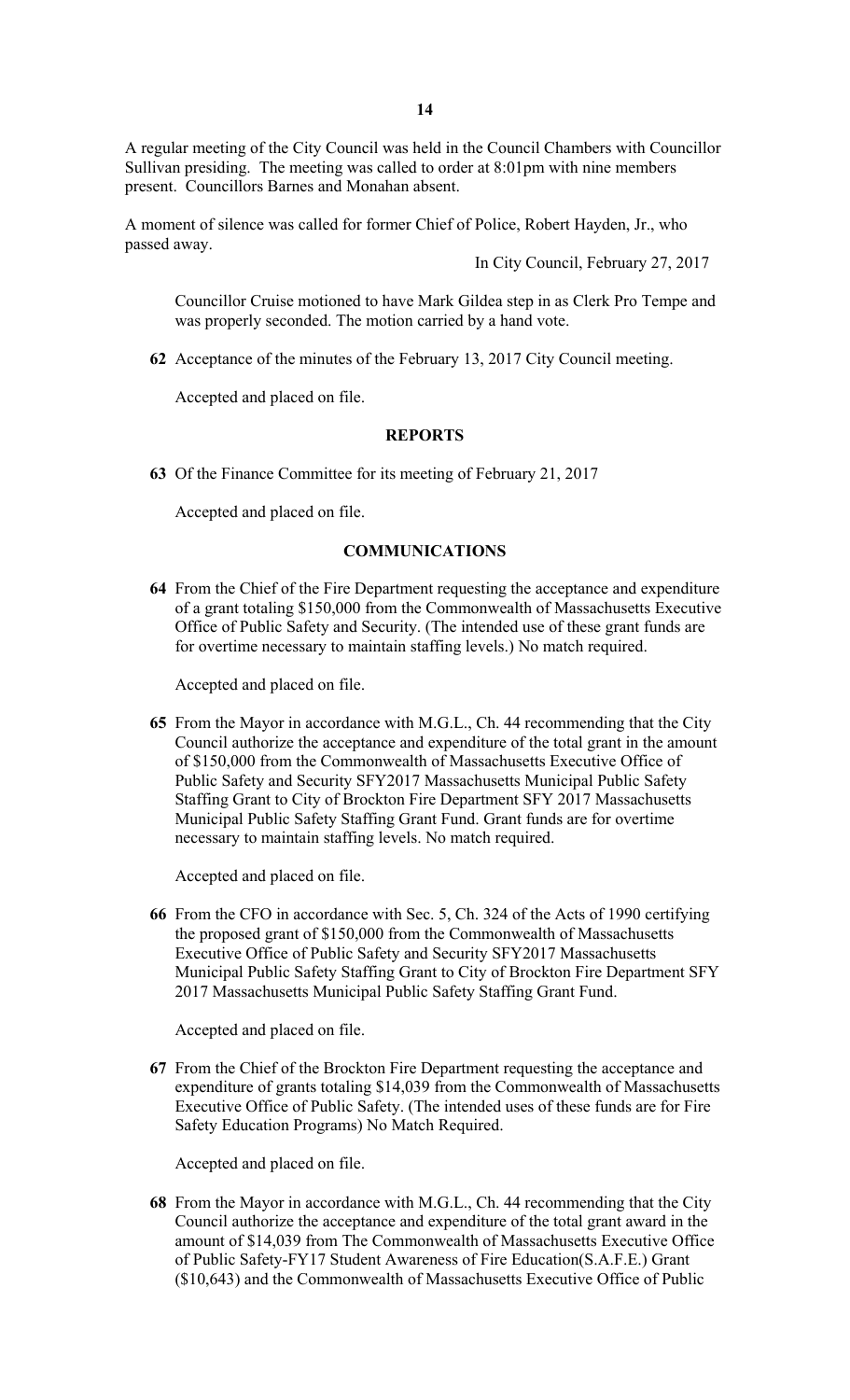# **15 COMMUNICATIONS (cont'd)**

Safety-FY2017 Senior Safe Grant (\$3,396) to City of Brockton Fire Department FY2017 Student Awareness of Fire Safety Education (S.A.F.E.) and Senior Grant

Fund. These grant funds will be used for Fire Safety Education Program. No Match Required.

Accepted and placed on file.

**69** From the CFO in accordance with Sec. 5, Ch. 324 of the Acts of 1990 certifying the proposed grant of \$14,039 from The Commonwealth of Massachusetts Executive Office of Public Safety-FY17 Student Awareness of Fire Education(S.A.F.E.) Grant (\$10,643) and the Commonwealth of Massachusetts Executive Office of Public Safety-FY2017 Senior Safe Grant (\$3,396) to City of Brockton Fire Department FY2017 Student Awareness of Fire Safety Education (S.A.F.E.) and Senior Grant Fund.

Accepted and placed on file.

**70** From the Mayor in accordance with M.G.L., Ch. 44 recommending that the City Council authorize the Mayor to execute the Administrative Consent Order ("ACO") issued by the Massachusetts Department of Environmental Protection (MASSDEP") relating to Monponsett Pond.

Accepted and placed on file.

**71** From the CFO in accordance with Sec. 5, Ch. 324 of the Acts of 1990 certifying that the financial resources and revenues of the City of Brockton FY18 only are adequate to support the proposed acceptance of the Administrative Consent Order( "ACO") issued by the Massachusetts Department of Environmental Protection (MASSDEP") relating to Monponsett Pond. The order will require a modest annual level of additional expenditure which will require a continuing commitment to adopting cost recovery water rates.

Accepted and placed on file.

**72** From the Chief of Brockton Police requesting to expend grant monies related to the FY2016 US Department of Justice/Bulletproof Vest Program Grant funds in the amount \$12,784.

Accepted and placed on file.

**73** From the Mayor in accordance with M.G.L., Ch. 44 recommending that the City Council authorize the acceptance and appropriation of the total grant in the amount of \$12,784 from US Department of Justice FY16 Bulletproof vest program grant, to City Of Brockton Police Department FY16 Bulletproof Vest Program Grant Fund. These funds will be provided for the 50% reimbursement of bulletproof vests.

Accepted and placed on file.

**74** From the CFO in accordance with Sec. 5, Ch. 324 of the Acts of 1990 certifying that the financial resources and revenues of the City of Brockton are and will continue to be adequate to support the proposed appropriation of the award of \$12,784 from US Department of Justice FY16 Bulletproof Vest Program Grant to City of Brockton Police Department FY16 Bulletproof Grant Fund.

Accepted and placed on file.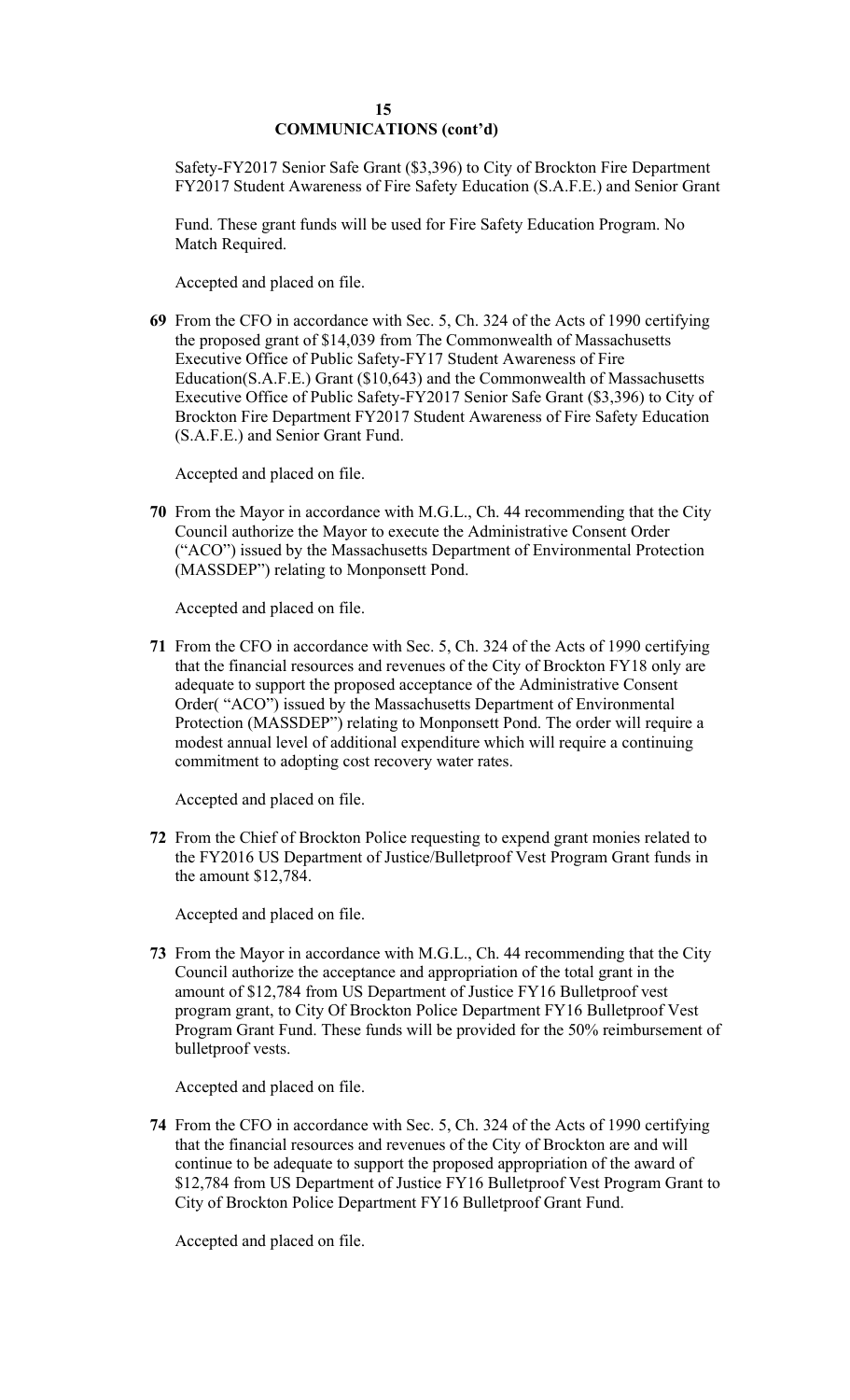### **16 UNFINISHED BUSINESS**

**42** Appointment of Kelly R. Mallory of 12 Marsha Drive, Brockton, MA to the Brockton Parking Authority for a five year term ending January 31, 2022. (FAVORABLE)

Confirmed by a roll call vote taken by "yeas" and "nays"; nine members present and all voting in the affirmative. Councillors Barnes and Monahan absent.

**43** Appointment of Conrod Boone of 60 Margery Road, Brockton, MA to the Brockton Parking Authority for a five year term ending January 31, 2022. (FAVORABLE)

Confirmed by a roll call vote taken by "yeas" and "nays"; nine members present and all voting in the affirmative. Councillors Barnes and Monahan absent.

**44** Appointment of Donald Williams of 1342 Belmont Street, Brockton, MA to the Brockton Cable Advisory Board for a three year term ending January 31, 2020.(FAVORABLE)

Confirmed by a roll call vote taken by "yeas" and "nays"; nine members present and all voting in the affirmative. Councillors Barnes and Monahan absent.

**56** Ordered: That the City Council authorize the acceptance and expenditure of the total grant in the amount of \$100,000 from Executive Office of Public Safety and Security Massachusetts Municipal Public Safety Staffing Grant Program to City of Brockton Police Department Massachusetts Municipal Public Safety Staffing Grant Fund. These funds are being provided in the form of overtime funds for the Brockton Police to use for patrol shift replacement; detective investigations; etc. (FAVORABLE)

Adopted by a roll call vote taken by "yeas" and "nays"; nine members present and all voting in the affirmative. Councillors Barnes and Monahan absent.

**60** Ordered: The Mayor is hereby authorized to grant an easement to Manuel T. Buginga, Jr., as owner of Plot 30, 30-1, and 31 Leach Avenue, his successors and assigns, for purposes of maintaining a watermain/water line, over land of the City known as Plot 11 Warren Ave. (FAVORABLE)

Adopted by a roll call vote taken by "yeas" and "nays"; nine members present and all voting in the affirmative. Councillors Barnes and Monahan absent.

Councillor Eaniri motioned to file for reconsideration with the wish that it not prevail and was properly seconded. Reconsideration failed by a hand vote.

**57** Resolved: The Chairman of the Zoning Board of Appeals and such other persons as he may deem appropriate, be invited to appear before a committee of the City Council to discuss the caseload of the board, the zoning ordinances, and any recommendations which will contribute to the protection of neighborhoods and business districts, as well as enhance economic development opportunities for the city. (FAVORABLE)

Councillor Farwell motioned to send to Ordinance Committee and was properly seconded. The motion carried by a hand vote.

**61** Ordered: That pursuant to the provisions of M.G.L. ch. 44, sec. 53A, the City Council authorizes the acceptance, appropriation, and expenditure of grant funds totaling \$400,000 from EEA for the purposes set forth herein, subject to the limitation that there will be no adult sized soccer field at Walker Playground, affirming the Mayor's authorization of the BRA's allocation of \$120,000 in CDBG funds, and authorizing the Mayor to file and accept grants from the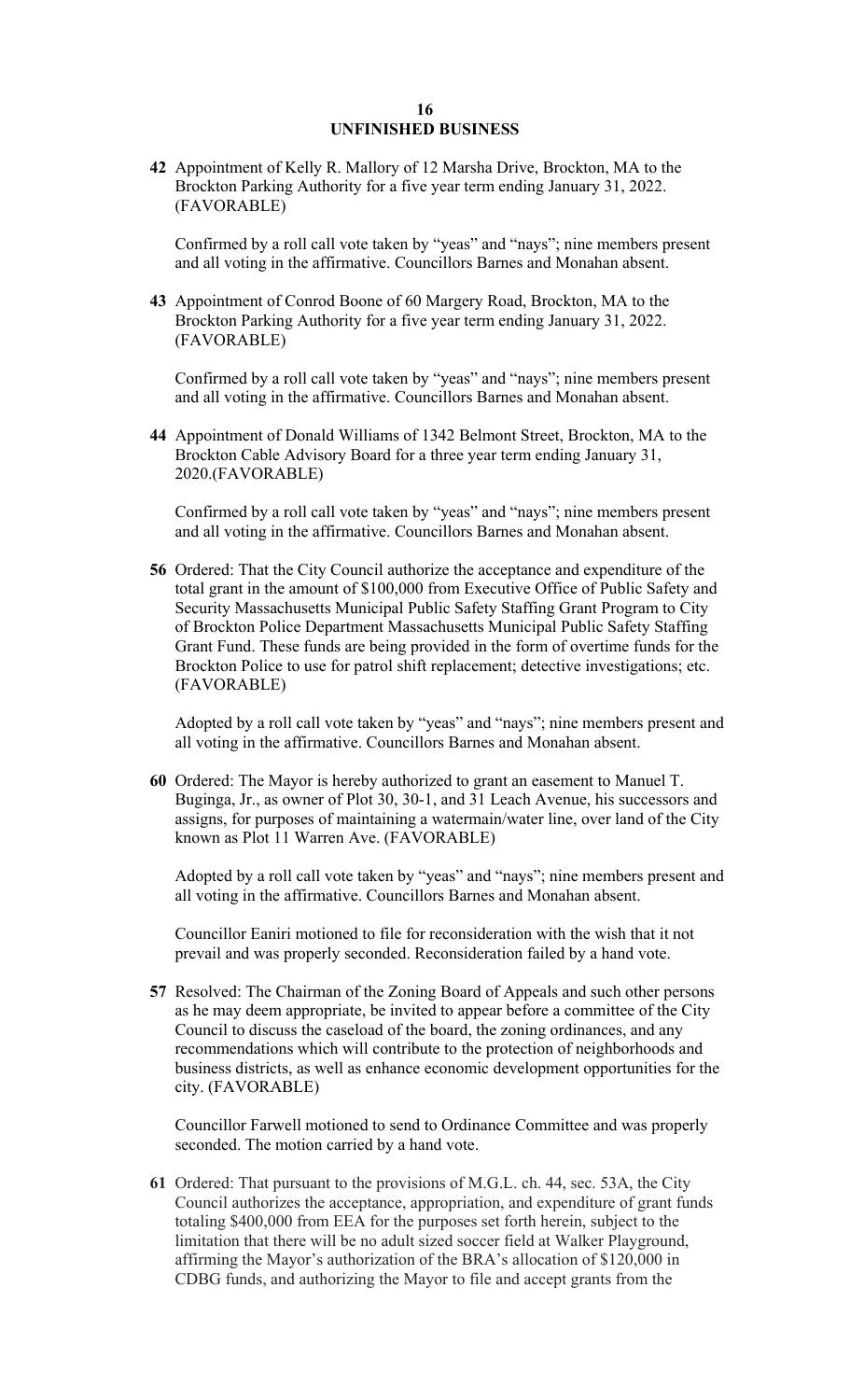# **17 UNFINISHED BUSINESS (cont'd)**

**62** Executive Office of Energy and Environmental Affairs.(IN CITY COUNCIL, FEBRUARY 13, 2017, COUNCILLOR ASACK MOTIONED TO MOVE UNDER SUSPENSION OF THE RULES AND WAS PROPERLY SECONDED. THE MOTION DID NOT CARRY BY A HAND VOTE WITH COUNCILLOR RODRIGUES VOTING IN THE NEGATIVE. UNDER THE CITY ORDINANCE, THE ORDER WAS POSTPONED TO THE NEXT FULL CITY COUNCIL MEETING).

Adopted by a roll call vote taken by "yeas" and "nays"; nine members present and all voting in the affirmative. Councillors Barnes and Monahan absent.

Councillor Eaniri motioned to file for reconsideration with the wish that it not prevail and was properly seconded. Reconsideration failed by a hand vote.

#### **ORDERS**

Councillor Cruise stepped down.

**75** An Ordinance Amending Chapter II of the Revised Ordinances of the City of Brockton. Be it ordained by the City Council of the City of Brockton as follows: Article V. Departments, Division 7. Department of Personnel. is hereby amended by adding certain requirements relative to hiring and promotions.

Referred to Ordinance

Councillor Cruise stepped back in.

Councillor Sullivan stepped down.

**76** An Ordinance approving the extension of existing cemetery land to be dedicated to cemetery uses located at East Street and Thatcher Street pursuant to M.G.L. 114 § 34 Be it ordained by the City Council of Brockton as follows: The land between East Street and Thatcher Street including the existing cemetery of the Poor Sisters of Jesus Crucified and The Sorrowful Mother.

Referred to Ordinance

Councillor Cruise stepped back in.

**77** Ordered: That the common necessity and convenience of the inhabitants of the City of Brockton require the laying out and acceptance of Delmar Road, from Dagmar Drive to Dodge Road, a distance of 984.17 feet, and for that purpose it is necessary to take an easement for Highway Purposes and lay out as a public street or way of said City of Brockton.

Referred to Finance and Planning.

**78** Ordered: That the common necessity and convenience of the inhabitants of the City of Brockton require the laying out and acceptance of Fortin Drive, extending from Dixon Road northerly, a distance of about 650 feet, and for that purpose it is necessary to take an easement for Highway Purposes and lay out as a public street or way of said City of Brockton.

Referred to Finance and Planning.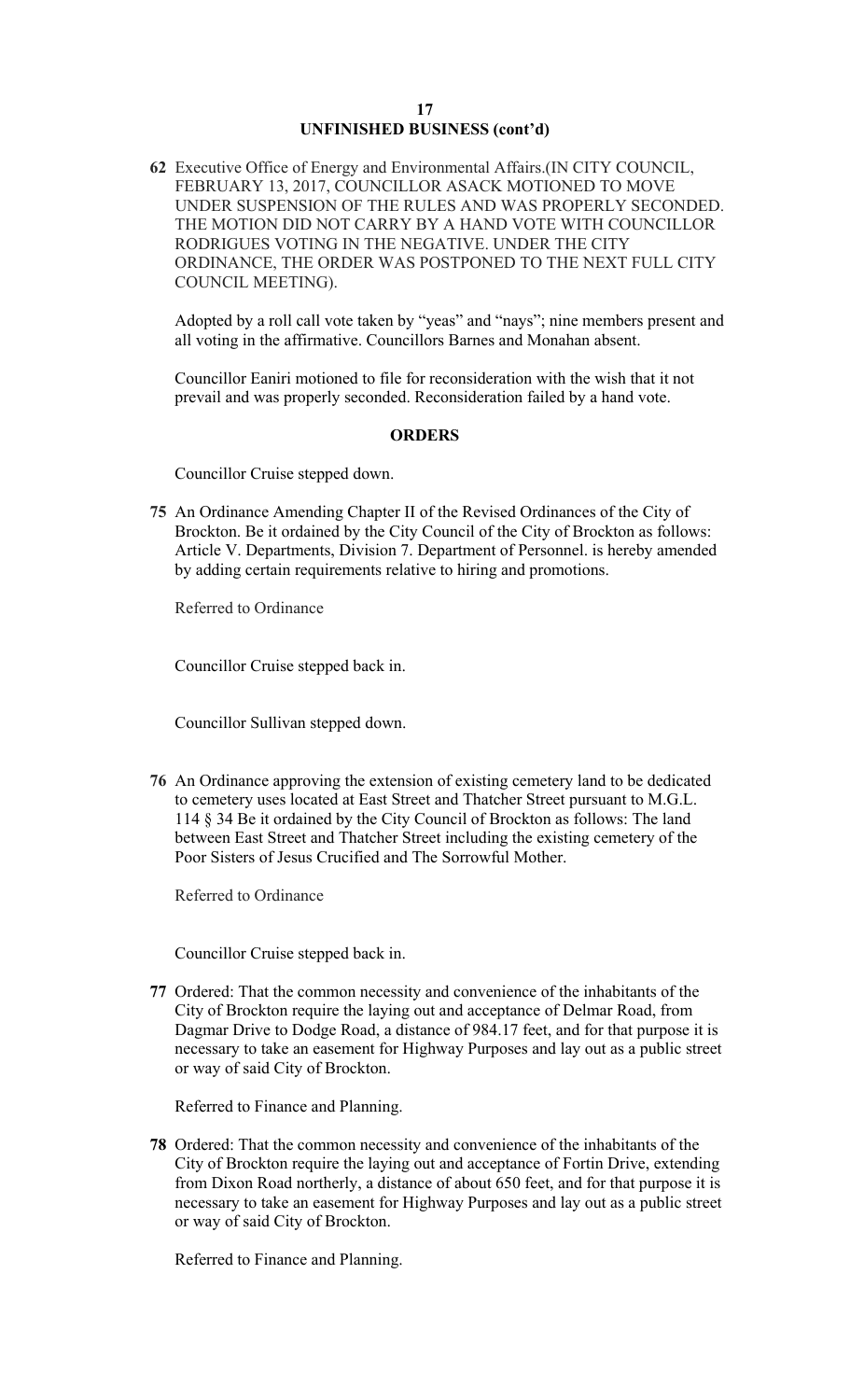# **18 ORDERS (cont'd)**

**79** Ordered: That the common necessity and convenience of the inhabitants of the City of Brockton require the laying out and acceptance of Maplewood Circle, from North Cary Street, easterly, and for that purpose it is necessary to take an easement for Highway Purposes and lay out as a public street or way of said City of Brockton.

Referred to Finance and Planning.

**80** Ordered: That the Mayor is authorized to grant an Easement to the Town of Kingston in, across, over, under, along and upon a portion of City owned land situated on the westerly side of Lake Street in Kingston for purposes related to a culvert and for stormwater management.

Referred to Finance.

**81** Ordered: That the City Council authorize the acceptance and expenditure of the total grant in the amount of \$150,000 From: Commonwealth of Massachusetts Executive Office of Public Safety and Security SFY2017 Massachusetts Municipal Public Safety Staffing Grant To: City of Brockton Fire Department SFY 2017 Massachusetts Municipal Public Safety Staffing Grant Fund. These funds will be used for overtime necessary to maintain staffing levels. No Match required.

Referred to Finance.

**82** Ordered: That the City Council authorize the acceptance and expenditure of the total grant in the amount of \$14,039 From: The Commonwealth of Massachusetts Executive Office of Public Safety-FY17 Student Awareness of Fire Education (S.A.F.E.) Grant (\$10,643) and the Commonwealth of Massachusetts Executive Office of Public Safety-FY2017 Senior Safe Grant (\$3,396). To: City of Brockton Fire Department FY2017 Student Awareness of Fire Safety Education (S.A.F.E.) and Senior Grant Fund. These grant funds will be used for Fire Safety Education Program. No Match Required.

Referred to Finance.

**83** Ordered: That a petition to the General Court, accompanied by a bill for a special law relating to the City of Brockton to be filed with an attested copy of this order be, and hereby is, approved under Clause (1) of Section 8 of Article 2, as amended, of the Amendments to the Constitution of the Commonwealth of Massachusetts, to the end that **legislation** be adopted precisely as follows, except for clerical or editorial changes of form only: An Act Relative to the Appointment of Special Police Officers in the City of Brockton.

Councillor Eaniri motioned move under suspension of the rules and act on item **# 83**  and was properly seconded. The motion carried by a hand vote.

Adopted by a roll call vote taken by "yeas" and "nays"; nine members present and all voting in the affirmative. Councillors Barnes and Monahan absent.

Councillor Eaniri motioned to file for reconsideration with the wish that it not prevail and was properly seconded. Reconsideration failed by a hand vote.